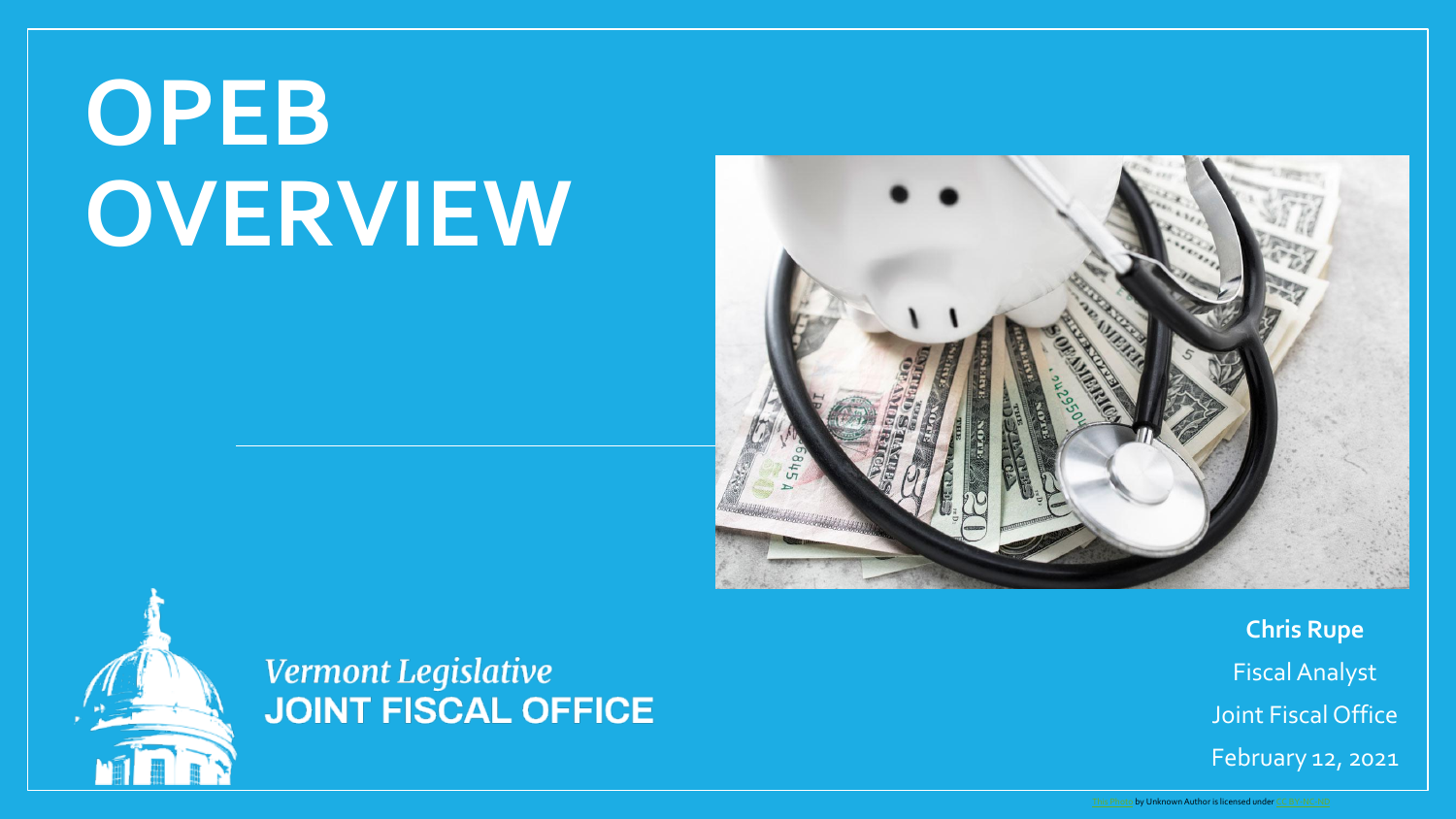#### What is OPEB?

Other Post-Employment Benefits

- Retirement benefits "other" than pension benefits.
- **Subsidized retiree health care** is the primary example.
- **Prescription coverage**
- **Dental coverage** also offered to retirees and eligible dependents, but at full premium cost to the member.
- **Life insurance** (VSERS)
- [VSERS Health Care Information](https://www.vermonttreasurer.gov/content/retirement/state/health-insurance)
- **[VSTRS Health Care Information](https://www.vermonttreasurer.gov/content/retirement/teacher/group-health)**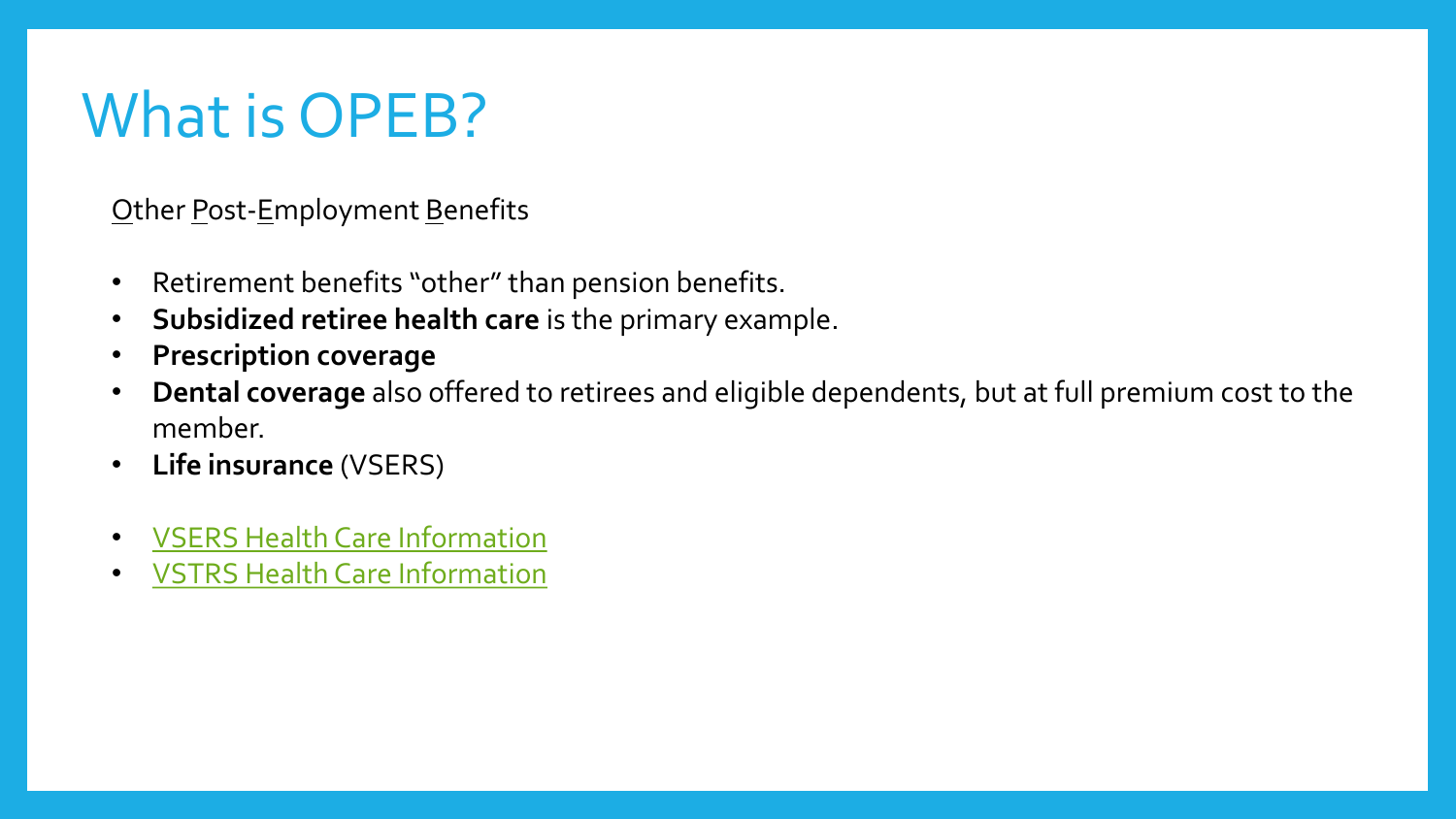### The Big Four Liabilities

Pension and OPEB liabilities collectively total **\$9.815 billion (and growing).**

Thanks to prefunding, there are enough assets to fund **\$4.157 billion** (42%) of these costs, mostly on the pension side. OPEB remains funded on a pay-as-you-go basis with minimal prefunding.

The shortfall needed to fully pay for pension and OPEB liabilities totals **\$5.658 billion** – roughly \$9,068 for every Vermonter.

|                                                 | <b>VSERS Pension</b> | <b>VSTRS Pension</b> |                                                  |                   |                   |
|-------------------------------------------------|----------------------|----------------------|--------------------------------------------------|-------------------|-------------------|
|                                                 |                      |                      |                                                  | <b>VSERS OPEB</b> | <b>VSTRS OPEB</b> |
| <b>Actuarial</b><br><b>Accrued</b><br>Liability | \$3,095,290,972      | \$3,969,002,977      | <b>Total OPEB</b><br>Liability                   | \$1,482,970,357   | \$1,268,119,008   |
| <b>Actuarial Value</b><br>of Assets             | \$2,054,825,853      | \$2,035,713,611      | <b>Assets (Fiduciary</b><br><b>Net Position)</b> | \$57,592,708      | \$8,718,699       |
| <b>Unfunded</b>                                 | \$1,040,465,119      | \$1,933,289,370      | <b>Net OPEB</b><br>Liability                     | \$1,425,377,649   | \$1,259,400,309   |
| Liability<br><b>Funded Ratio</b>                | 66.4%                | $51.3\%$             | Assets as % of<br><b>Total Liability</b>         | $3.88\%$          | 0.69%             |

As of end of FY20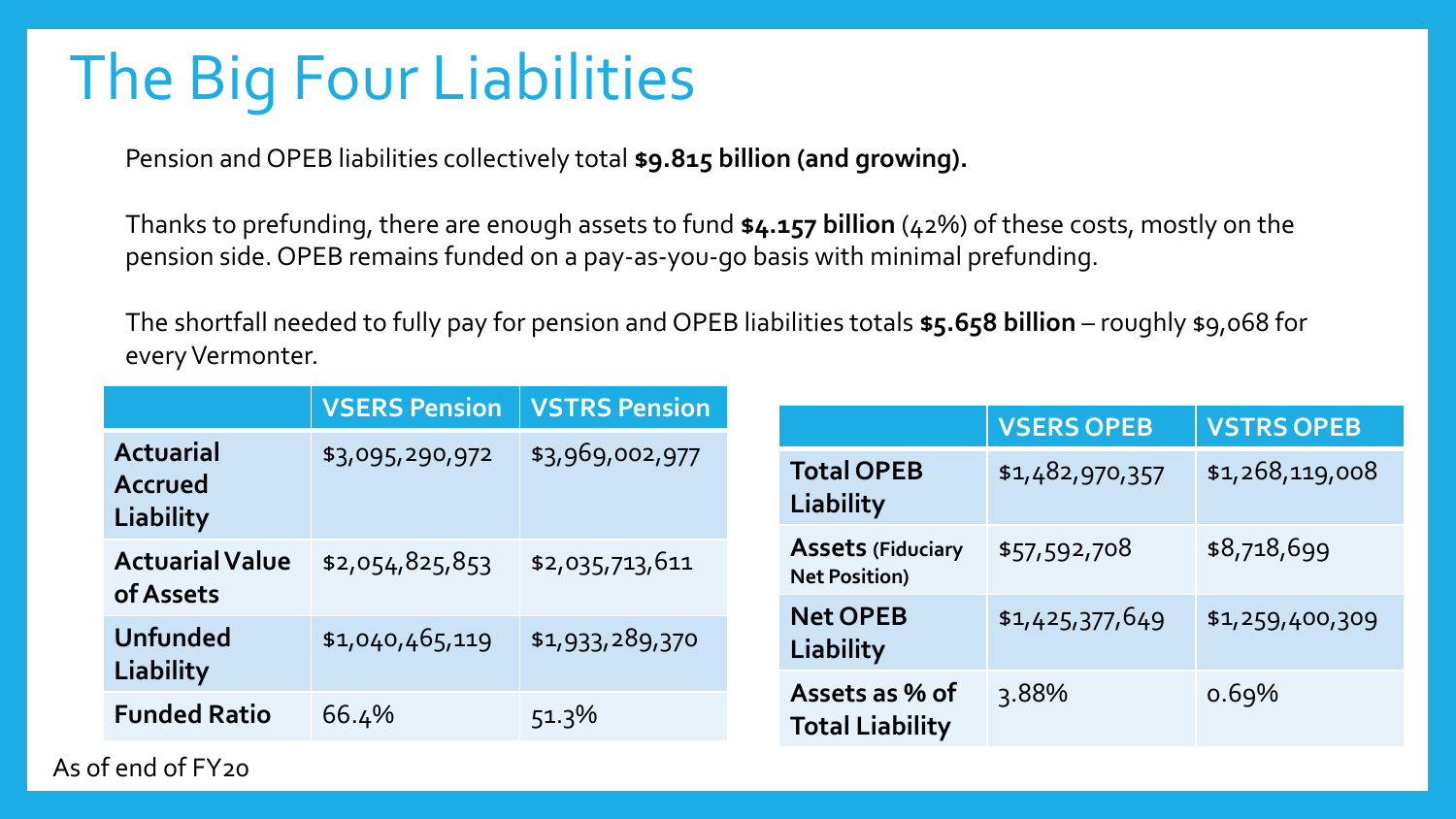#### Recent Net OPEB Liability Trends

In recent years, the state's Net OPEB Liabilities have grown by \$317.1 million (13.4%).

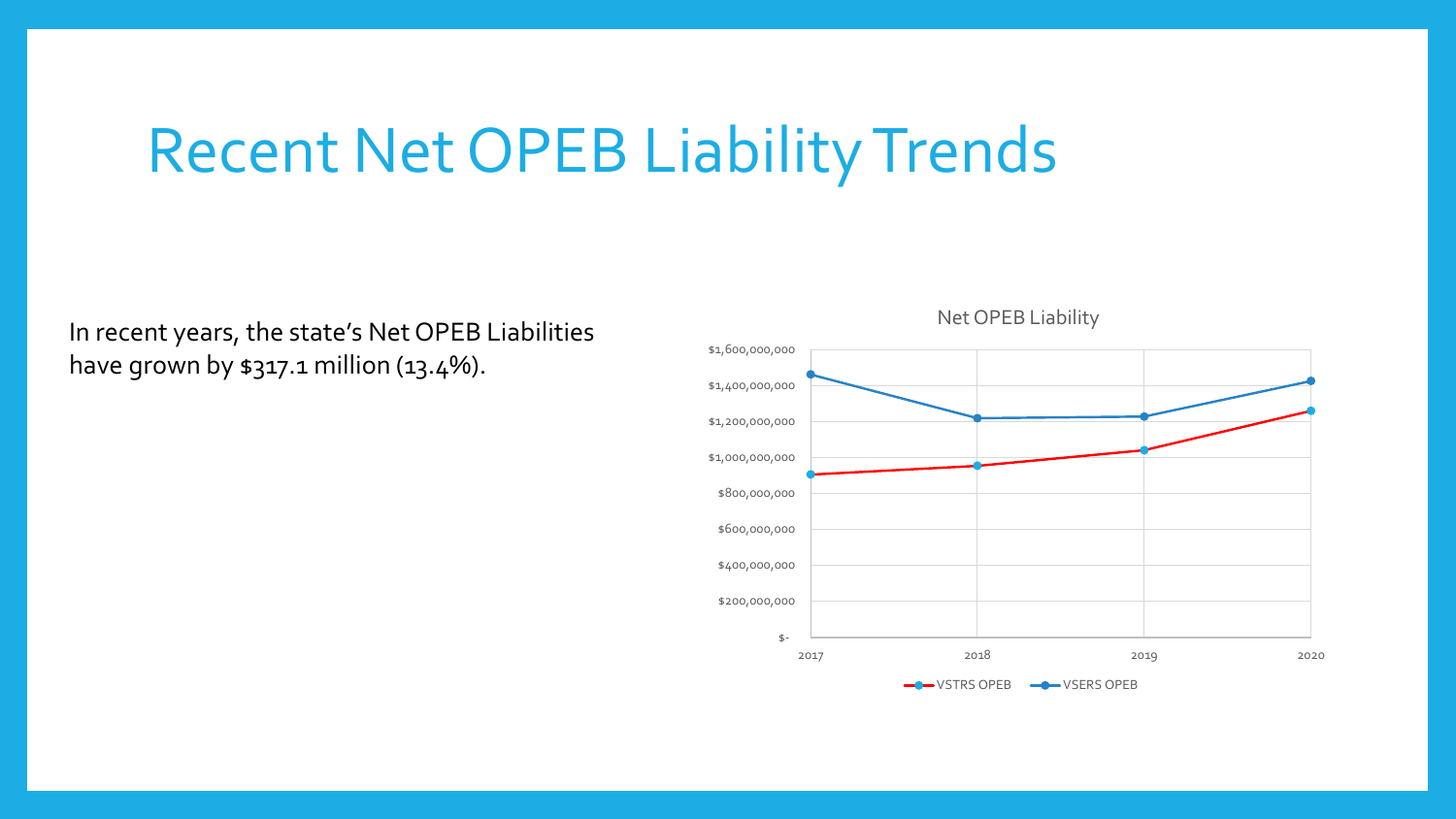### OPEB Background

- State employees are entitled to continue their health coverage into retirement (3 V.S.A. §479). A Retired Employees' Committee on Insurance is created in statute to review and recommend changes to the Secretary of Administration on retiree health benefit (3 V.S.A. §636)
- A State Employees' Postemployment Benefits Trust Fund exists to accept contributions to provide postemployment health insurance to eligible retirees. Fund managed by State Treasurer. (3 V.S.A. §479a)
- VSTRS provides postemployment healthcare benefits to eligible VSTRS retirees. VSTRS has the statutory authority (16 V.S.A. **§**1944e) to establish and amend the benefit provisions of the plan.
- A Retired Teachers' Health and Medical Benefits Fund (RTHMB) exists to accept contributions to provide postemployment health insurance benefits to eligible retirees. RTHMB is self-insured through Vermont Education Health Initiative. Employer must absorb volatility in costs but can also save money in years when costs are below projections .
- Contribution/subsidy percentage rates are in statute and negotiated.
- OPEB is not the same as pensions! Case law is not as clear as to whether OPEB benefits constitute a contractual right to premium coverage and OPEB benefits are not paid from the pension funds or included in pension benefits.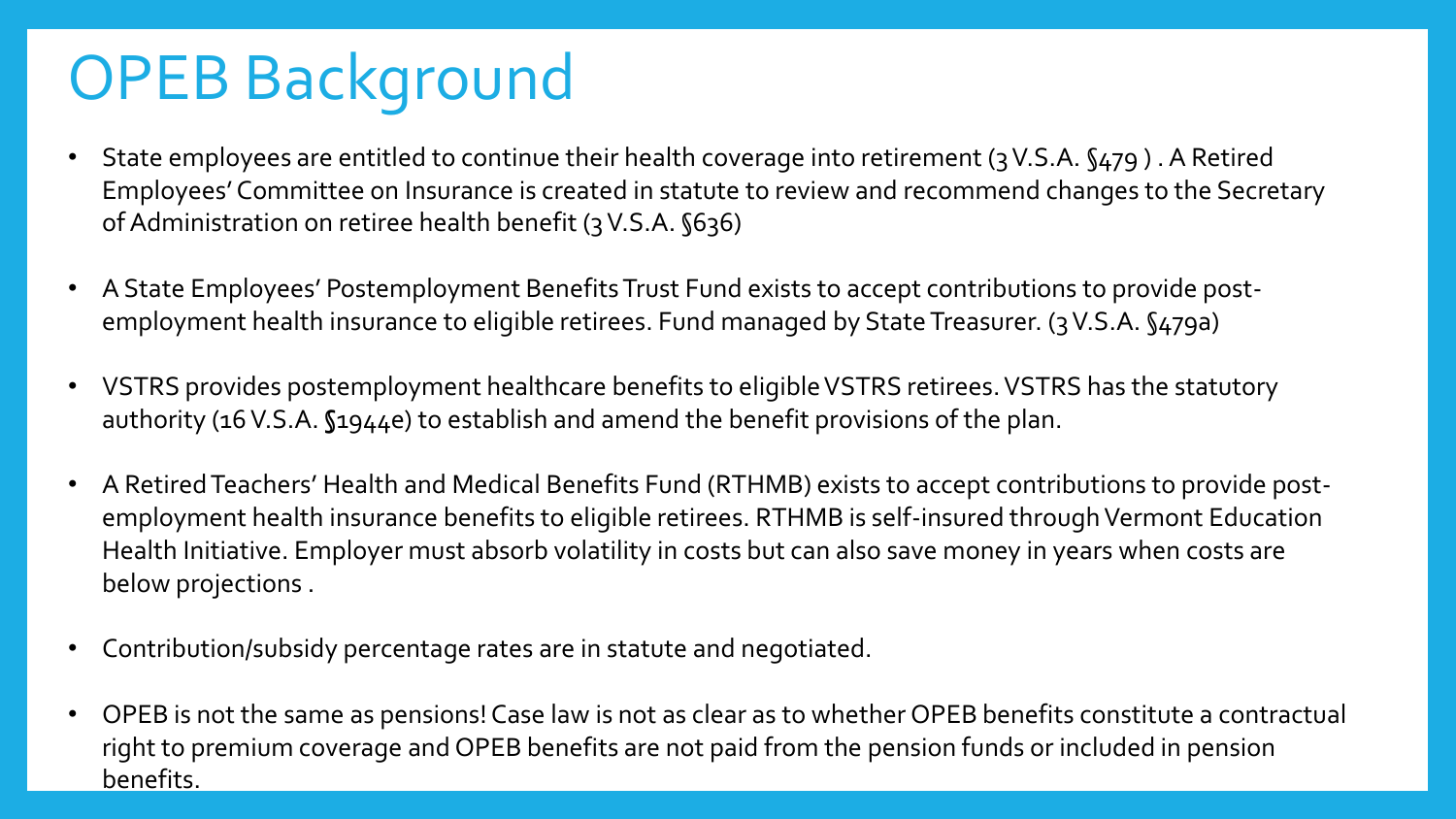#### OPEB Retiree Health Insurance Subsidies

Vermont's OPEB benefits generally allow a member to continue their health care coverage into retirement. The coverage is subsidized based on the employee's years of service.

Plans interact with Medicare and provide some wrap-around coverage for services that Medicare does not cover. Employee Group Waiver Plans for prescriptions and "wraps" have led to cost savings for Medicare-eligible retirees.

| <b>VSERS Group F</b>                            |                |  |  |
|-------------------------------------------------|----------------|--|--|
| <b>Years of Service at</b><br><b>Retirement</b> | <b>Subsidy</b> |  |  |
| 5-9 years                                       | Buy-in         |  |  |
| 10-14 years                                     | 40%            |  |  |
| 15-20 years                                     | 60%            |  |  |
| 20+ years                                       | 80%            |  |  |

| <b>VSTRS Group C2</b>                           |                       |  |  |
|-------------------------------------------------|-----------------------|--|--|
| <b>Years of Service at</b><br><b>Retirement</b> | <b>Subsidy</b>        |  |  |
| Less than 15 years                              | $O\%$                 |  |  |
| 15-19 years                                     | 60% single            |  |  |
| 20-24 years                                     | 70% single            |  |  |
| $25 + years$                                    | 80% single or spousal |  |  |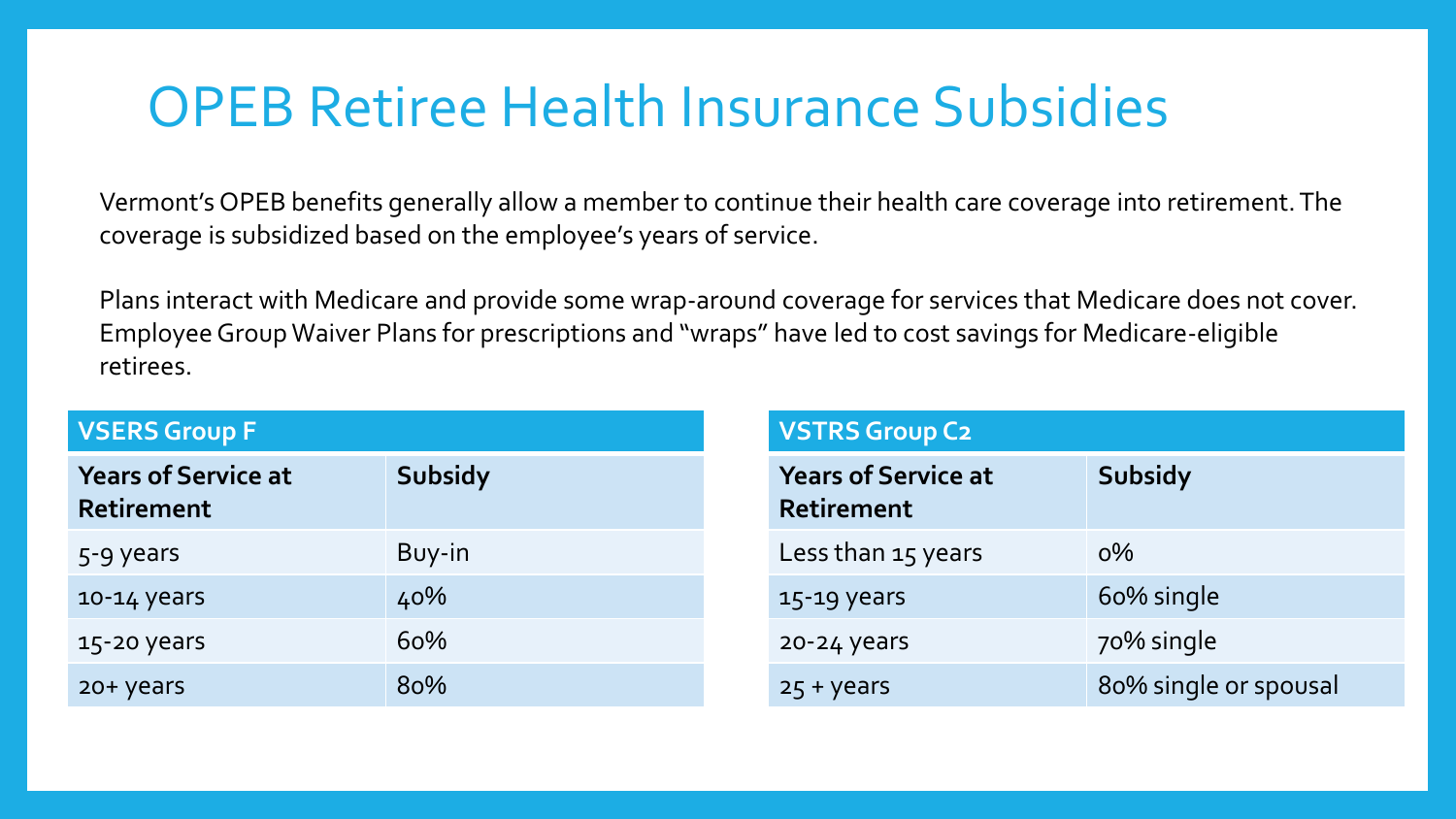#### OPEB Costs

VSERS OPEB costs are charged to different cost centers in the government with an estimated 40% falling to the General Fund.

VSTRS OPEB costs are primarily funded by the General Fund. However, subsidies from the Employee Group Waiver Plan and from charges paid by school employers on more recently hired teachers help to offset these costs

| <b>FY22 GOVREC</b>                                                  | <b>VSERS</b>               | <b>VSTRS</b> |
|---------------------------------------------------------------------|----------------------------|--------------|
| <b>General Fund</b>                                                 | \$14,882,608 (40%<br>est.) | \$35,093,844 |
| <b>Other Funds</b>                                                  | \$22,323,913(60%<br>est.)  | \$414,832    |
| <b>New Teacher</b><br><b>Health Care</b><br><b>Employer Charges</b> |                            | \$4,108,428  |
| <b>Employee Group</b><br><b>Waiver Plan</b><br>subsidies            |                            | \$2,951,944  |
| Total:                                                              | \$37,206,521               | \$42,569,048 |

| <b>General Fund OPEB Costs (\$ million)</b>    |        |                  |        |        |  |
|------------------------------------------------|--------|------------------|--------|--------|--|
|                                                | FY19   | FY <sub>20</sub> | FY21   | FY22   |  |
| <b>State</b><br><b>Employee</b><br><b>OPEB</b> | \$14.8 | \$14.9           | \$14.8 | \$14.9 |  |
| <b>Teacher OPEB</b>                            | \$31.6 | \$31.1           | \$31.8 | \$35.1 |  |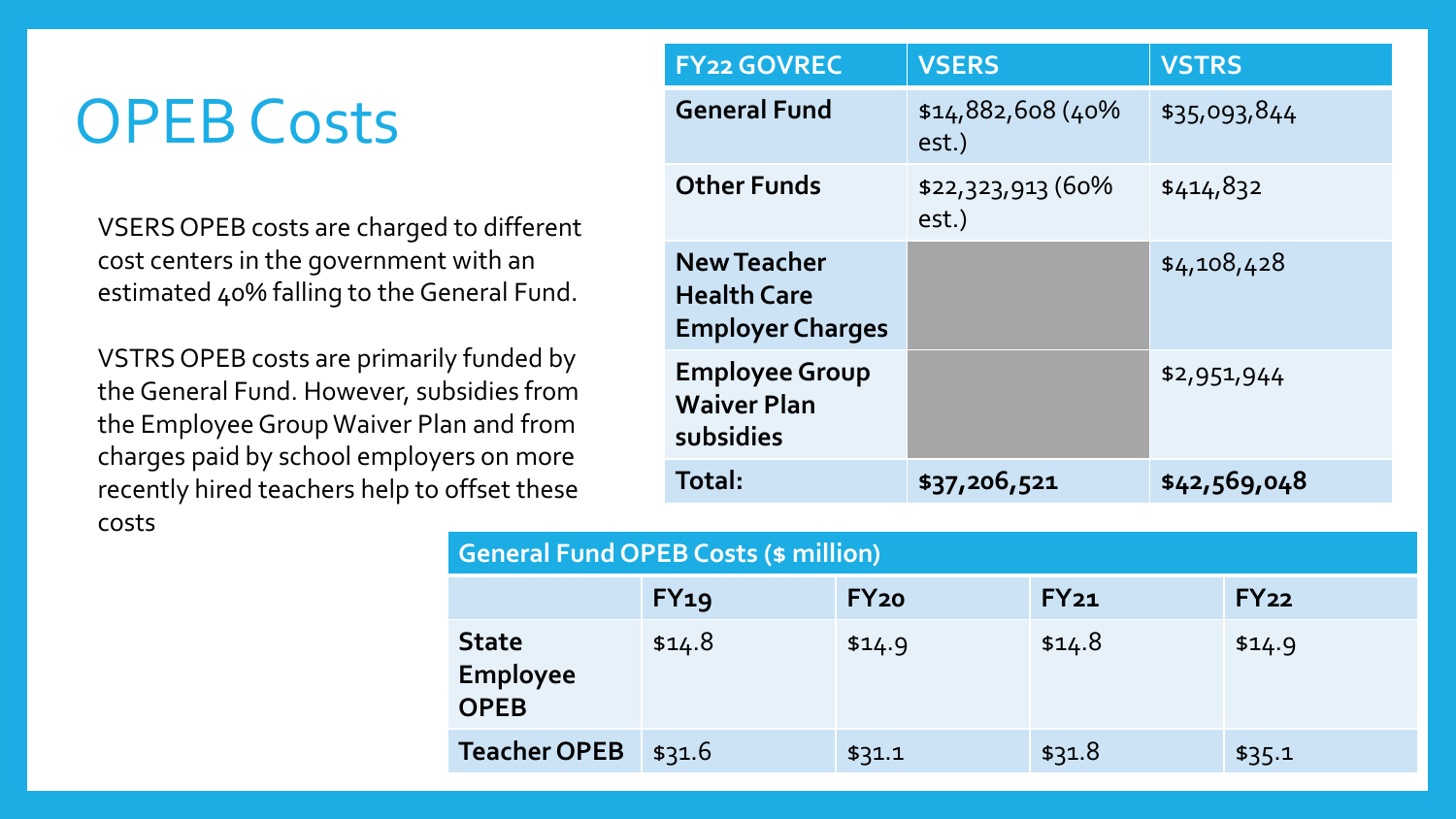#### OPEB Liabilities

- Just like with pensions, GASB rules require states to report their long-term OPEB liabilities on their financial statements. GASB 74/75 require OPEB liabilities to be reported separately from pensions.
- OPEB accrued liabilities do not presently directly impact primary funds such as the General Fund. However, the actual cost of paying the current-year premiums does impact these funds because those current-year premiums are paid on a pay-as-you-g0 basis through appropriations. The accrued liabilities also impact the state's balance sheet, which may impact bond ratings and borrowing costs.
- Like with pensions, **prefunding OPEB is a more financially prudent course of action than paygo**, as prefunding allows the system to take advantage of investment gains to pay for the cost of benefits and takes pressure off operating budgets.
- Vermont's OPEB plans are minimally prefunded and there is no prefunding policy codified into statute.
	- VSERS: \$57.6 million prefunded (3.88% of OPEB liability)
	- VSTRS: \$8.7 million prefunded (0.69% of OPEB liability)
- In the past, teacher OPEB healthcare costs were paid from the VSTRS pension system and treated as an actuarial loss to the pension system. This practice ended in 2014 and was a contributing factor to the challenges facing the VSTRS pension system.
	- VSERS OPEB costs were historically funded on a paygo basis not from the VSERS pension system.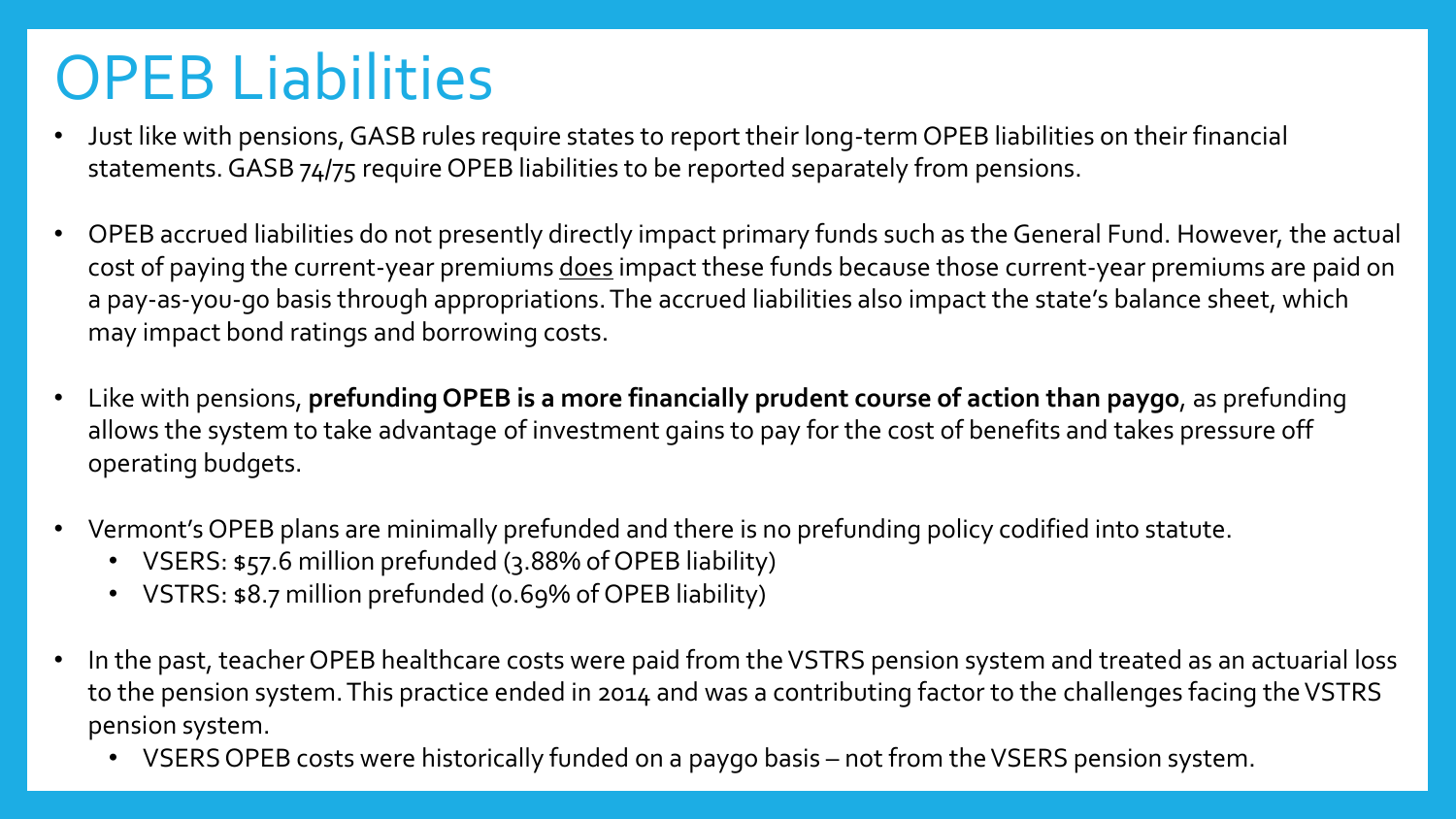#### **OPEB History**

- Previous OPEB efforts have often focused on ways to reduce liabilities/costs, such as changing the benefit structure for new employees hired after July 2008 (VSERS) and implementing a tiered health care benefits structure in 2010 (VSTRS).
- Implementing Employee Group Waiver Plans has helped to curb increased costs for prescription coverage, and charging OPEB costs to federal grants has also generated additional revenue..
- Additional contributions from school employers and newly hired teachers were implemented in recent years.
- The practice of paying for teacher OPEB out of the VSTRS pension system ended in 2014.
- A larger funding plan was developed in 2014 to prefund OPEB by 2038 but that plan was not consistently adhered to.
- Statutory change in 2020 gave the Treasurer the ability to invest prefunded OPEB assets with VPIC to earn a higher rate of investment return.
- **But despite these changes, the paygo model continues with very minimal levels of prefunded assets in trust and no statutory prefunding plan in place.**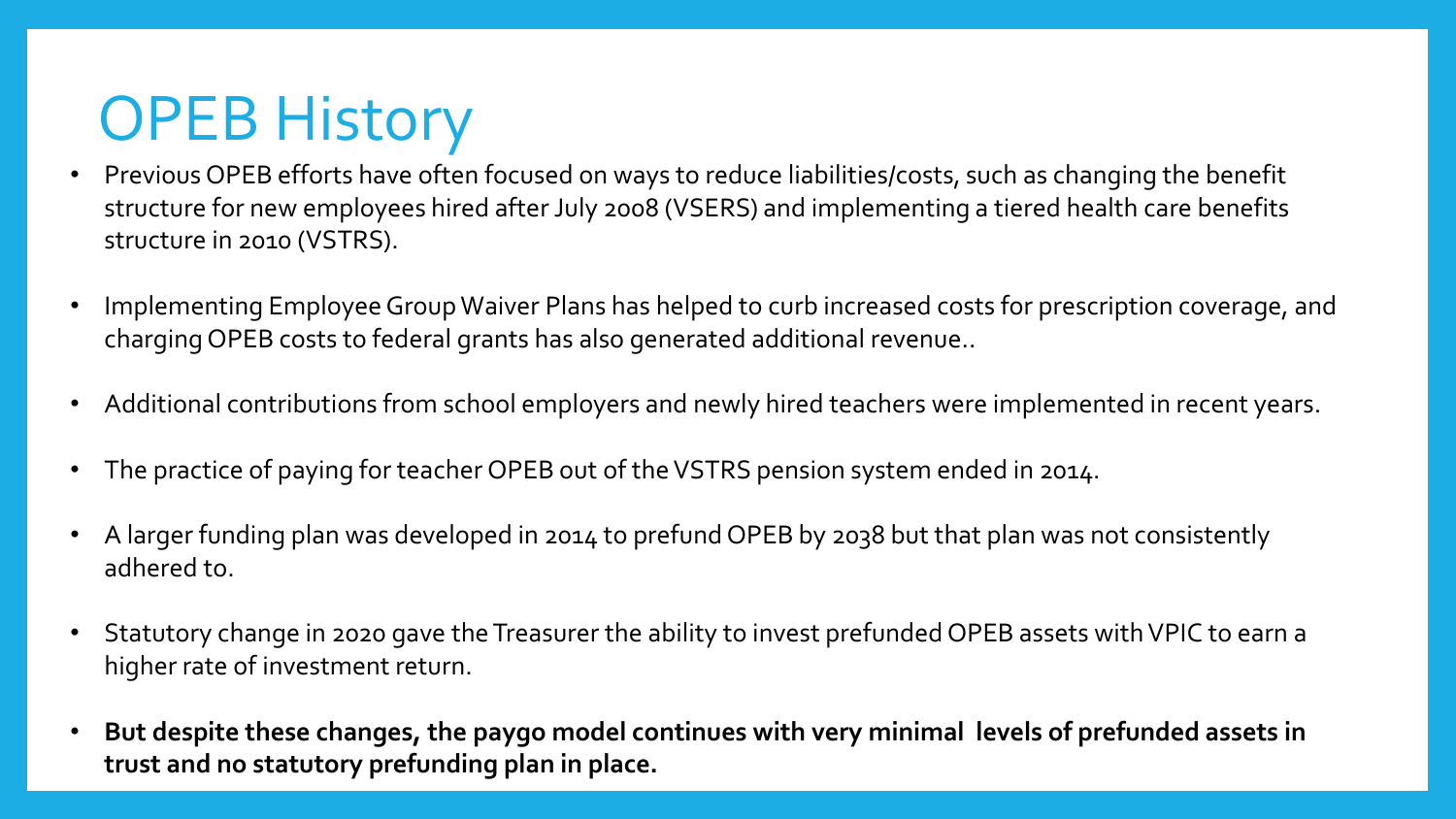### OPEB Prefunding

According to the State Treasurer, the lack of pre-funding OPEB liabilities, in and of itself, is responsible for **\$1.68 billion** of Vermont's accrued OPEB liabilities.

- With prefunding, the state can calculate its unfunded liabilities by applying a discount rate based on anticipated investment performance of the plan assets over time. The pension systems currently use a 7.0% assumed rate of return.
- Without prefunding, the state must use a standardized discount rate prescribed by GASB the 20-year AA municipal bond rate. This rate varies from year to year based on the interest rate market, rather than on Vermont's investment experience. Currently this rate is 2.23% for VSERS and 2.21% for VSTRS, down from 3.50% a year ago.
- Federal monetary policy has driven down interest rates recently. As interest rates decline, the unfunded OPEB liabilities increase. **The impact of declining interest rates increased the unfunded net OPEB liabilities by \$488 million in 2020 just from this factor** (though this impact was somewhat offset by other factors that reduced net OPEB liabilities**):**
	- VSERS: \$256 million increase in net OPEB liability due to reduced discount rate
	- VSTRS: \$232 million increase in net OPEB liability due to reduced discount rate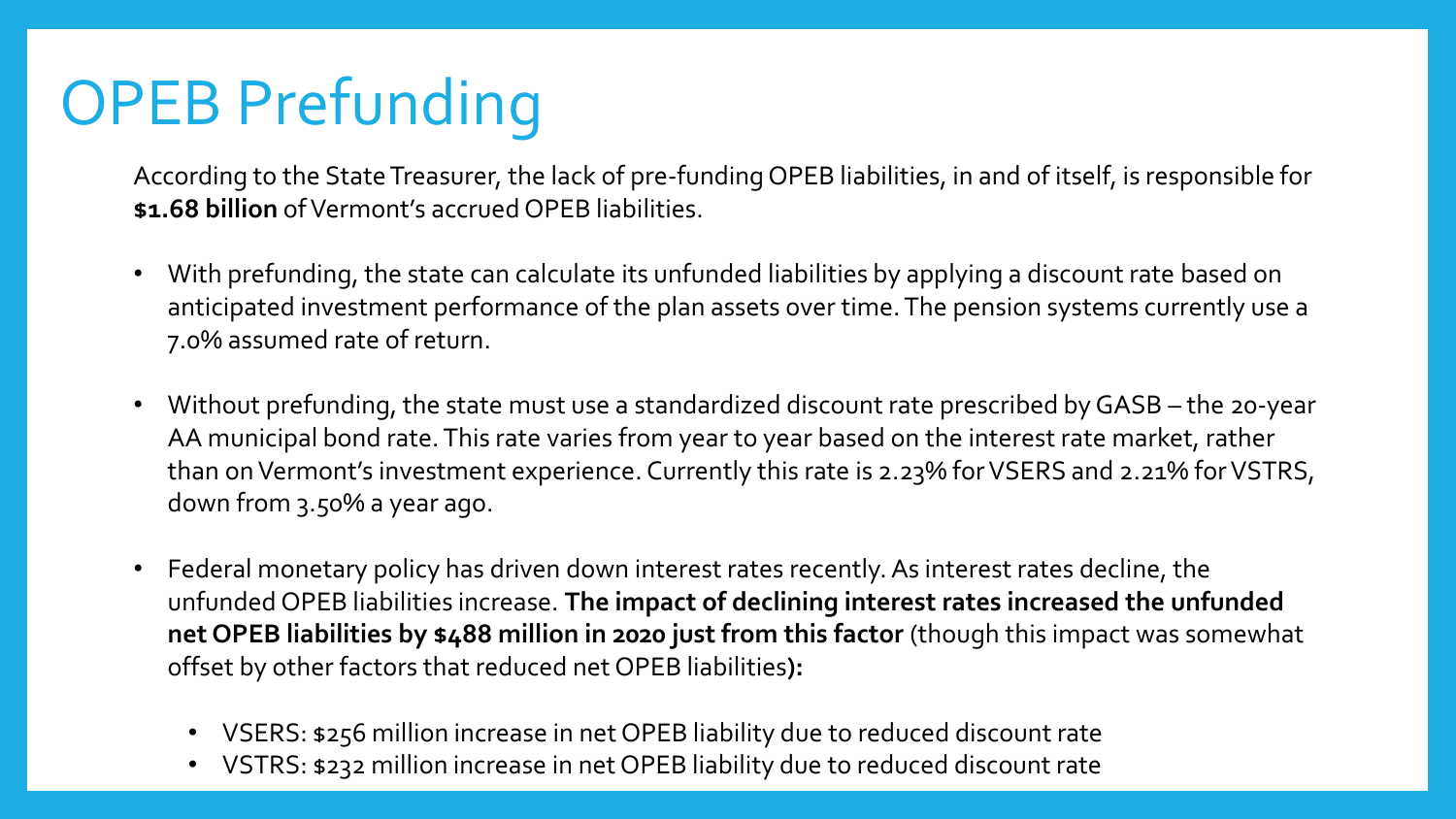### **OPEB** Liabilities

Due to the lack of prefunding, OPEB liabilities are calculated using a discount rate pegged to the AA municipal bond rate rather than an assumed rate of investment return.

Reductions in the discount rate due to federal monetary policy increased OPEB liabilities for both systems by a total of \$488 million. Otherwise, overall liabilities would have decreased below expected levels due to plan experience factors.

Data from State Treasurer's Report to the General Assembly on Recommendations to Reduce Pension and OPEB Liabilities, January 15, 2021.

| \$ millions                                                               | <b>VSERS</b>             | <b>VSTRS</b> |
|---------------------------------------------------------------------------|--------------------------|--------------|
| Accrued Liabilities as of June 30, 2019                                   | \$1,279                  | \$1,041      |
| <b>Expected Accrued Liabilities as of June 30, 2020</b>                   | \$1,335                  | \$1,081      |
| <b>Changes From:</b>                                                      |                          |              |
| Differences Between Expected and Actual Experience                        | \$20                     | \$31         |
| More/less per capita claims than expected                                 | (4105)                   | $(*45)$      |
| Updated contribution rates                                                | \$27                     | \$79         |
| Health Trend rates (updated from 2020 Health Trend Analysis)              | (443)                    | $(*24)$      |
| Excise tax repealed                                                       | (419)                    | $(*46)$      |
| Mortality rates (updated from pension experience study)                   | (410)                    | \$20         |
| Disability rates (updated from pension experience study)                  | \$0                      |              |
| Withdrawal rates (updated from pension experience study)                  | \$0                      | \$17         |
| Retirement rates (updated from pension experience study)                  | \$28                     | (48)         |
| Salary scale (updated from pension experience study)                      | (46)                     | (46)         |
| Percent married                                                           | $\overline{\phantom{a}}$ | $($ \$60)    |
| Enrollment                                                                |                          | (43)         |
| Discount rate (decrease from 3.5% to 2.23% for VSERS, 2.21% for<br>VSTRS) | \$256                    | \$232        |
| Accrued Liabilities as of June 30, 2020                                   | \$1,483                  | \$1,268      |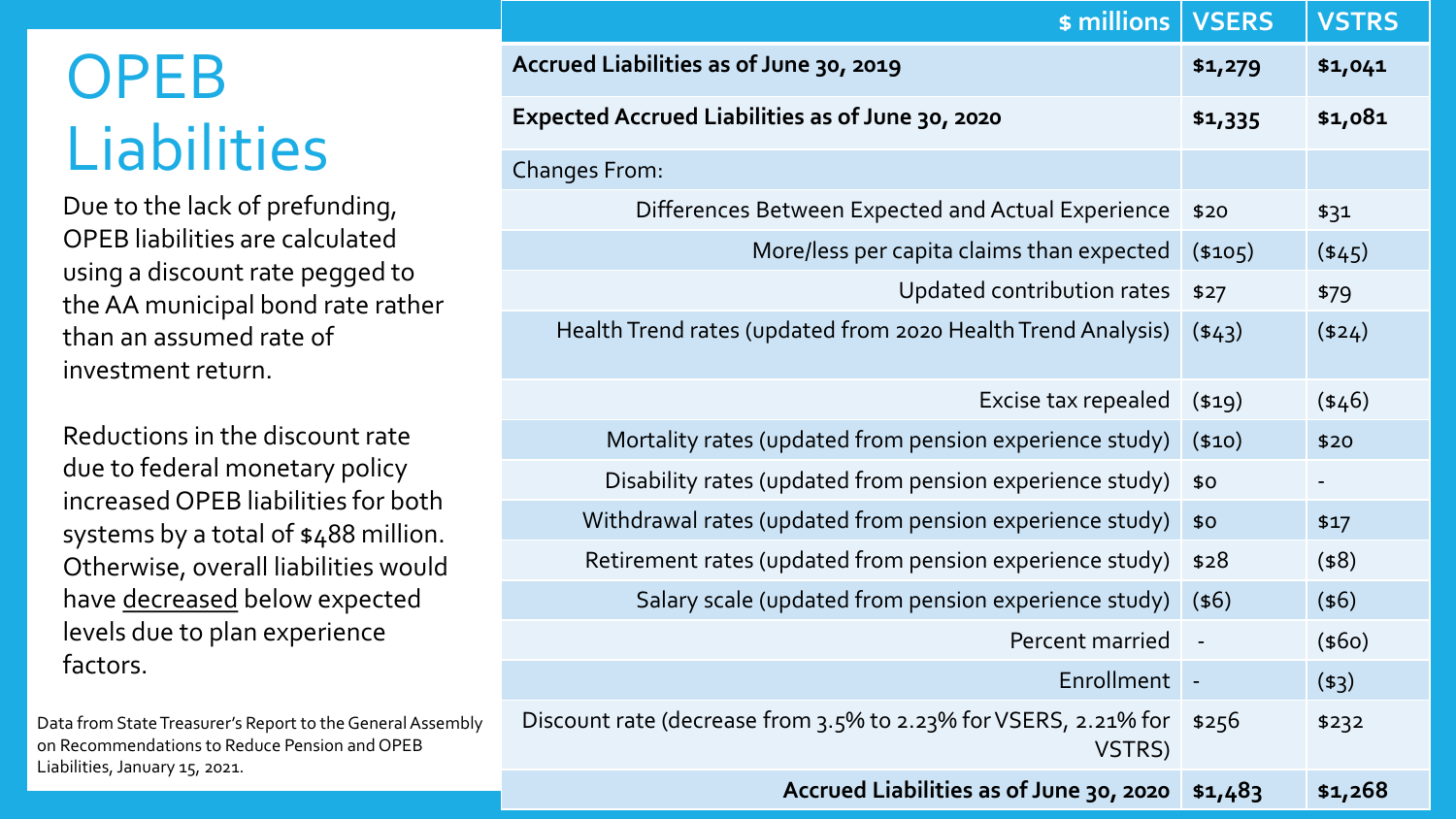- Path to Prefunding<br>• Like with pensions, a prefunded OPEB system would require the employer to set aside a calculated amount of money above and beyond the paygo cost of premiums to build up a pool of assets that can be invested long-term. Like pensions, actuaries can calculate an ADEC amount that must be paid into the system to pay off the liabilities by the amortization date.
- BUT moving to prefunding would NOT necessarily require the state to fully fund the ADEC amount on Day 1!
- Instead, the state could move to prefunding by incrementally increasing its appropriation above the paygo amount in accordance with a statutorily defined funding policy. The state, at a minimum, would have to commit to incremental increases in statute that meet or exceed the rate of inflation over the full amortization period. The funding policy must ensure that projected contributions (plus investment returns) will be able to pay future benefit costs, and that the fund will not run out of money before all benefits are paid (in accordance with GASB rules).
- The amount of incremental increases needed to adequately prefund is influenced by how large the starting balance is, future projected benefit costs, and demographic/economic assumptions.
- Prefunding would have immediate benefits to the state:
	- Allows the state to take advantage of investment returns to reduce future costs.
	- Would lower the state's unfunded OPEB liabilities by \$1.68 billion.
	- Would create predictability in future OPEB costs.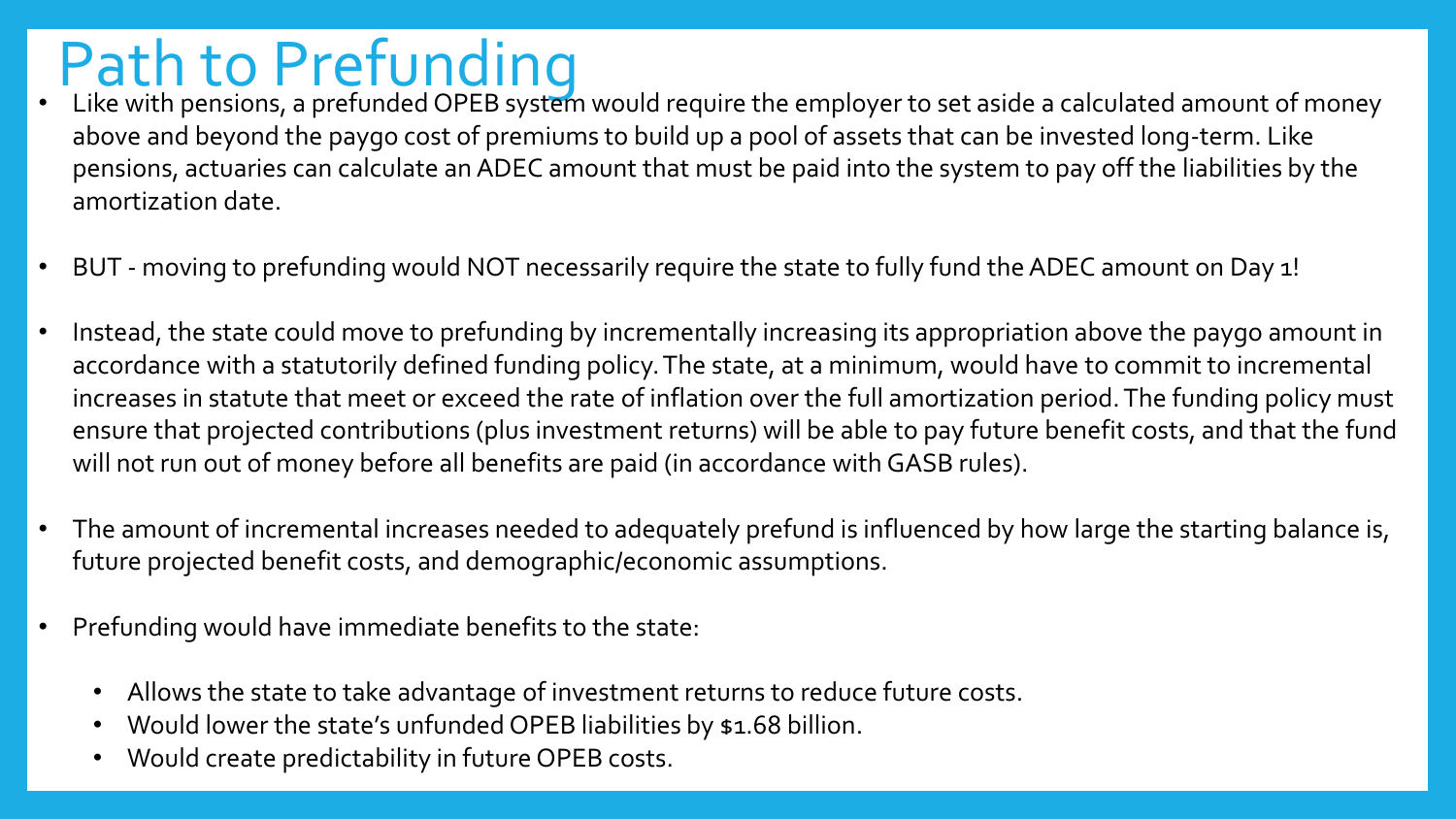#### **VSERS**

#### **Section 2: Valuation Results**

#### **Actuarially Determined Contribution**

**Year Ending Year Ending** June 30, 2022 % of Payroll June 30, 2021 % of Payroll **Rate of Return** 2.23% 3.50% \$1,675,647,526 \$1,387,574,090 **Actuarial Accrued Liability** 270.30% 233.64% **Health Care Fund Assets** 58,877,025  $9.50%$ 53,543,393  $-9.02%$ **Unfunded Actuarial Accrued Liability** \$1.616.770.501 260.80% \$1,334,030,697 224.62% **Normal Cost** \$61,073,378 9.85% \$42,381,859 7.14% Amortization of Unfunded Actuarial Accrued Liability 48,634,653 7.85% 47,643,953 8.02% **Total Actuarially Determined Contribution** \$109.708.031 17.70% \$90,025.812 15.16% **Total Payroll** \$619,919,869 \$593,900.965 **Rate of Return** 7.00% 7.50% **Actuarial Accrued Liability** \$816,505,857 131.71% \$794,041,692 133.70% **Health Care Fund Assets** 61,624,198 9.94% 9.36% 55,612,703 \$754,881,659 121.77% \$738,428,989 124.34% Unfunded Actuarial Accrued Liability **Normal Cost** \$18,032,856 2.91% \$16,205,068 2.73% Amortization of Unfunded Actuarial Accrued Liability 6.57% 7.07% 42,003,509 40,751,876 **Total Actuarially Determined Contribution** \$58,784,732 9.48% \$58,208,577 9.80% **Total Payroll** \$619.919.869 \$593,900,965

For the year ending June 30, 2021, the Normal Cost and Actuarially Accrued Liability were determined using the Projected Unit Credit actuarial method and a 3.50% and 7.50% rate of return. Assets were projected forward from June 30, 2019 assuming the System contributes the amount of expected benefit payments for the year ending June 30, 2020. The Unfunded Actuarially Accrued Liability was amortized using a closed 28 year amortization period calculated as a level percent of projected payroll, with an assumed annual payroll growth of 3.50%.

For the year ending June 30, 2022, the Normal Cost and Actuarially Accrued Liability were determined using the Projected Unit Credit actuarial method and a 2.23% and 7.00% rate of return. Assets were projected forward from June 30, 2020 assuming the System contributes the amount of expected benefit payments for the year ending June 30, 2021. The Unfunded Actuarially Accrued Liability was amortized using a closed 27 year amortization period calculated as a level percent of projected payroll, with an assumed annual payroll growth of 3.50%.

Moving to prefunding and adopting a 7% rate of return would lead to a **\$859 million**  reduction in VSERS OPEB accrued liability.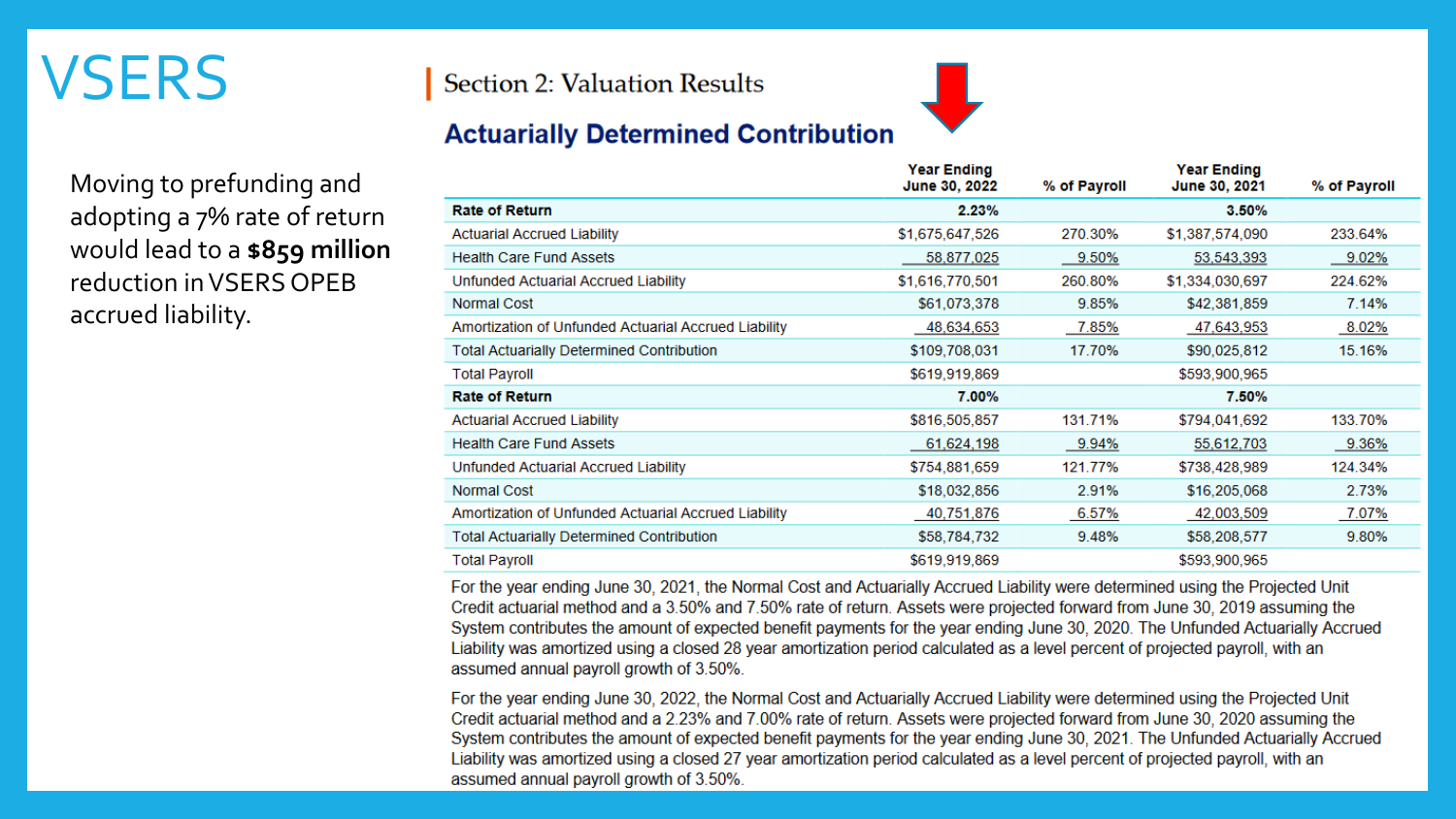#### **VSTRS**

Moving to prefunding and adopting a 7% rate of return would lead to a **\$821 million**  reduction in VSTRS OPEB accrued liability.

#### **Section 2: Valuation Results**

#### **Actuarially Determined Contribution**

|                                                      | <b>Year Ending</b><br>June 30, 2022 | % of Payroll | <b>Year Ending</b><br>June 30, 2021 | % of Payroll |
|------------------------------------------------------|-------------------------------------|--------------|-------------------------------------|--------------|
| <b>Rate of Return</b>                                | 2.21%                               |              | 3.50%                               |              |
| <b>Actuarial Accrued Liability</b>                   | \$1,489,606,993                     | 224.69%      | \$1,069,220,408                     | 164.44%      |
| <b>Health Care Fund Assets</b>                       | 8,911,382                           | 1.34%        | 323,013                             | 0.05%        |
| Unfunded Actuarial Accrued Liability                 | \$1,480,695,611                     | 223.34%      | \$1,068,897,395                     | 164.39%      |
| <b>Normal Cost</b>                                   | \$52,625,330                        | 7.94%        | \$27,189,374                        | 4.18%        |
| Amortization of Unfunded Actuarial Accrued Liability | 49,528,078                          | 7.47%        | 40,722,830                          | 6.26%        |
| <b>Total Actuarially Determined Contribution</b>     | \$102,153,408                       | 15.41%       | \$67,912,204                        | 10.44%       |
| <b>Total Payroll</b>                                 | \$662,965,166                       |              | \$650,224,622                       |              |
| <b>Rate of Return</b>                                | 7.00%                               |              | 7.50%                               |              |
| <b>Actuarial Accrued Liability</b>                   | \$668,178,159                       | 100.79%      | \$594,912,834                       | 91.49%       |
| <b>Health Care Fund Assets</b>                       | 9,329,008                           | 1.41%        | 335,497                             | 0.05%        |
| Unfunded Actuarial Accrued Liability                 | \$658,849,151                       | 99.38%       | \$594,577,337                       | 91.44%       |
| <b>Normal Cost</b>                                   | \$13,835,778                        | 2.09%        | \$10,707,251                        | 1.65%        |
| Amortization of Unfunded Actuarial Accrued Liability | 38,332,816                          | 5.78%        | 35,657,941                          | 5.48%        |
| <b>Total Actuarially Determined Contribution</b>     | \$52,168,594                        | 7.87%        | \$46,365,192                        | 7.13%        |
| <b>Total Payroll</b>                                 | \$662,965,166                       |              | \$650,224,622                       |              |

For the year ending June 30, 2021, the Normal Cost and Actuarially Accrued Liability were determined using the Projected Unit Credit actuarial method and a 3.50% and 7.50% rate of return. Assets were projected forward from June 30, 2019 assuming the System contributes the amount of expected benefit payments for the year ending June 30, 2020. The Unfunded Actuarially Accrued Liability was amortized using a closed 28 year amortization period calculated as a level percent of projected payroll, with an assumed annual payroll growth of 3.00%.

For the year ending June 30, 2022, the Normal Cost and Actuarially Accrued Liability were determined using the Projected Unit Credit actuarial method and a 2.21% and 7.00% rate of return. Assets were projected forward from June 30, 2020 assuming the System contributes the amount of expected benefit payments for the year ending June 30, 2021. The Unfunded Actuarially Accrued Liability was amortized using a closed 27 year amortization period calculated as a level percent of projected payroll, with an assumed annual payroll growth of 3.00%.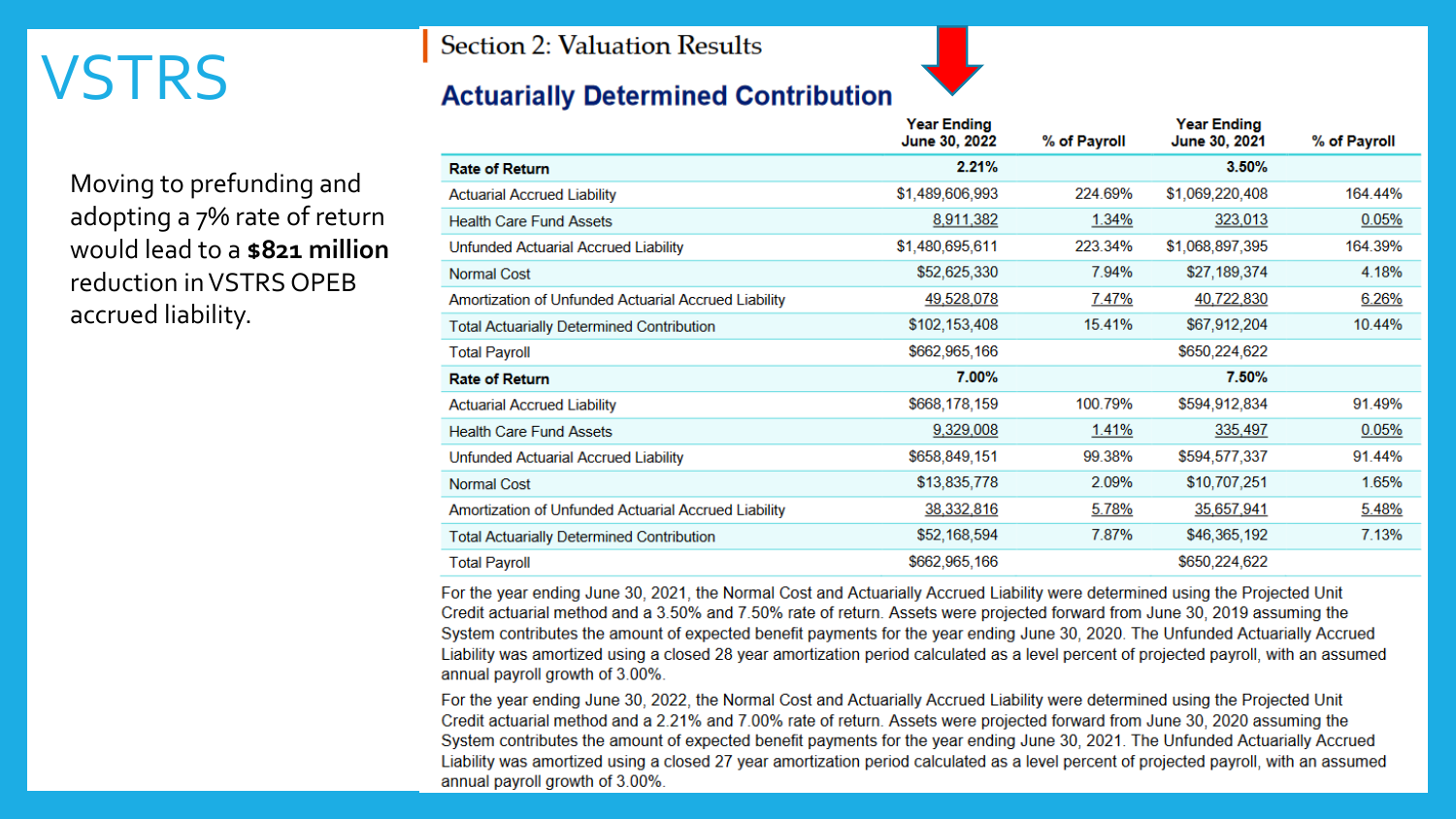#### Potential Paths Forward

- The Retired Teachers' Health and Medical Benefits Fund (RTHMB) has an \$8.7 million fund balance from a onetime increase in Employee Group Waiver Plan (EGWP) reimbursements recognized during FY20. This amount is insufficient to pursue a prefunding strategy without both ongoing appropriations in excess of the paygo amount and a funding policy codified in statute that commits the state to making those higher appropriations.
- The state OPEB trust has a balance of \$57.6 million which could help start prefunding but is not, itself, a sufficiently large amount to base a prefunding strategy on. Any excess reserves in state health funds or other one-time revenue sources could be used as additional sources of prefunding (rather than for providing temporary rate holidays, for example).
- Prefunding will require the legislature to adopt (and adhere to) a statutory funding plan to pay the ongoing premium cost **PLUS** some amount above and beyond that cost toward prefunding (or pay according to the ADEC).
	- The plan must pass a 'crossover' analysis performed by the actuaries to ensure that there will be sufficient funds in the system to pay for future benefit costs in accordance with GASB.
	- Infusions of large one-time funds will be helpful in the near-term but will be insufficient to put the state on a path to prefunding without an accompanying statutory funding policy and additional escalating appropriations in the future until prefunding is achieved.
- State should consider additional opportunities to contain costs/liabilities particularly in response to any federal health care policy changes.